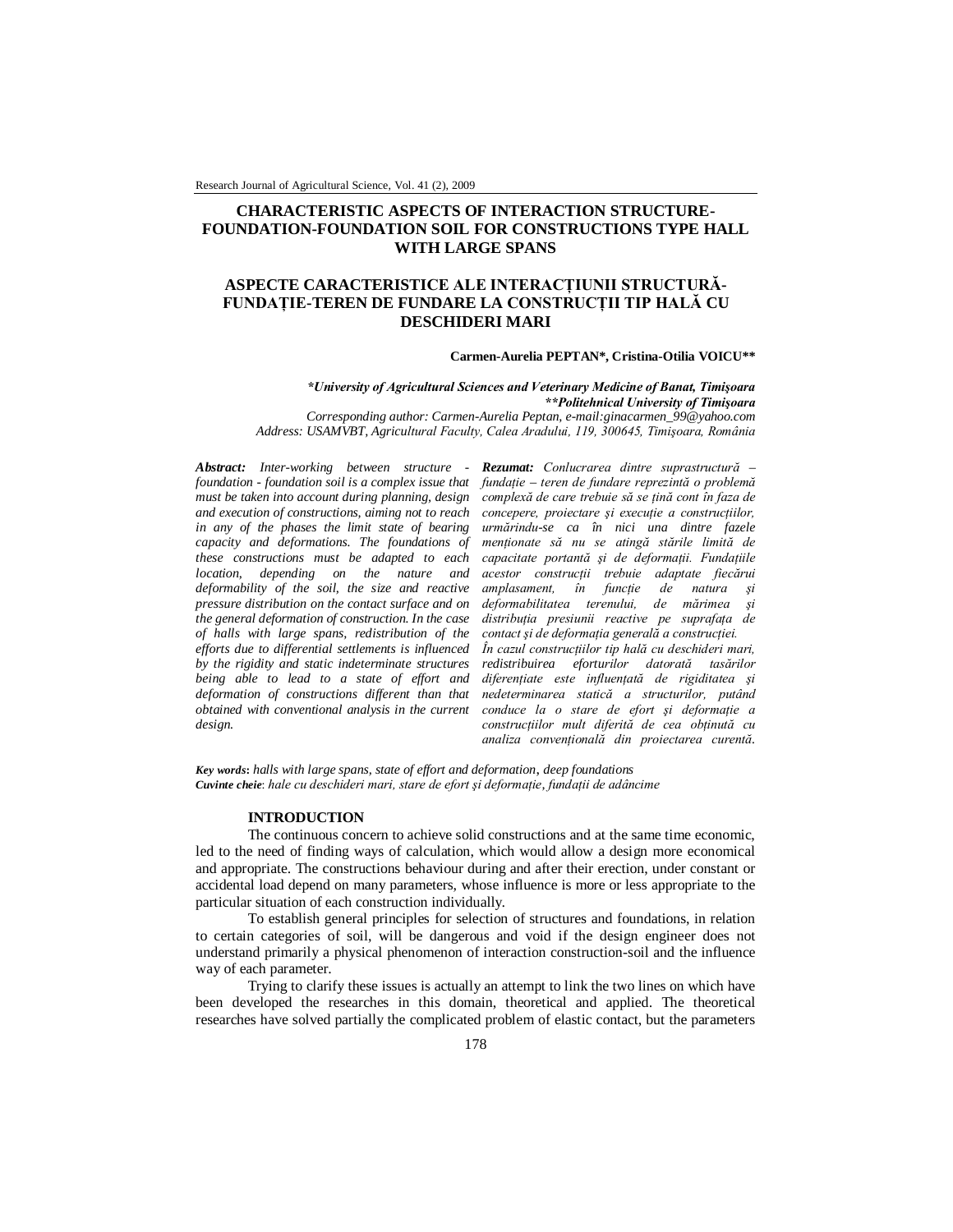introduced in calculations were not analyzed such as their results to lead at their direct application in the design engineering. The researches and the applied studies were aimed to find constructive solutions to design types of structures and foundations as appropriate to practical situations, but still so different, based on the analysis of behaviour of existing constructions, the influence of certain parameters, drawing up useful and valuable lessons in accidents of the construction that took place.

Applied researches were not developed as a result of the application of theoretical results, but they tried as far as could, more than to justify, explain or understand why certain types of constructions located on certain categories of soils produce better results and others have led to accidents. Experimental tests have somehow bond the two related guidelines of research that developed the analysis of constructions located on deformable soils.

### **MATERIALS AND METHOD**

In the case of halls with large spans, redistribution of the efforts due to differential settlements is influenced by the rigidity and static indeterminate structures being able to lead to a state of effort and deformation of constructions different than that obtained with conventional analysis in the current design.

Determining the state of efforts and deformation of indeterminate static structures, due to the simultaneous influence of external loads and progressive settlements of foundations, is a major problem both in terms of technical and economical implications that arise in terms of theoretical problems to be solved.

It is known that a statically indeterminate structure made from reinforced concrete presents a particular importance and it has a stiffness that depends on a number of parameters, including speed of growth of unequal settlements of the supports and concrete age at the time of application of imposed loads and displacements.

If the rate of settlements growth occurs suddenly, the reinforced concrete structure, static indeterminate will behave elastic. If the rate of unequal settlements growth is very small, concrete structure will behave viscid-elastic, the construction adapting to the deformations produced by displacements of isolated foundations, especially if they begin to occur immediately after pouring the concrete. The settlements that occur in the case of reinforced concrete structures with viscid-elastic behaviour will be higher than the steel structures with elastic behaviour. Located on the same type of soil that settles in time, first structures adapt more easily to displacements imposed by relaxation phenomenon.

Conventional analysis is far removed from the real state of effort and deformation of constructions located on deformable soils. When the reserves of structure strength are used strictly as a result of a spatial or elastic-plastic calculus disregarding the interaction, the construction no longer has the capacity to adapt to uneven settlements occurred and the consequences are known.

Analyzing the results of research carried out on accidents in construction, it is shown better the practical side of this complex problem of inter-working between structure foundation - soil.

## **RESULTS AND DISCUSSION**

In tests conducted by the Service de Pathologie du Bureau Securitas in France, a number of 1,200 cases of expertise in construction accidents due to foundations, could find that from seven cases of prevailing of disaster, three are due to mistakes that could have been avoided, if the problem of constructions located on deformable soils, of interaction construction-soil and mechanical problems of soil, would have been better known by the designers.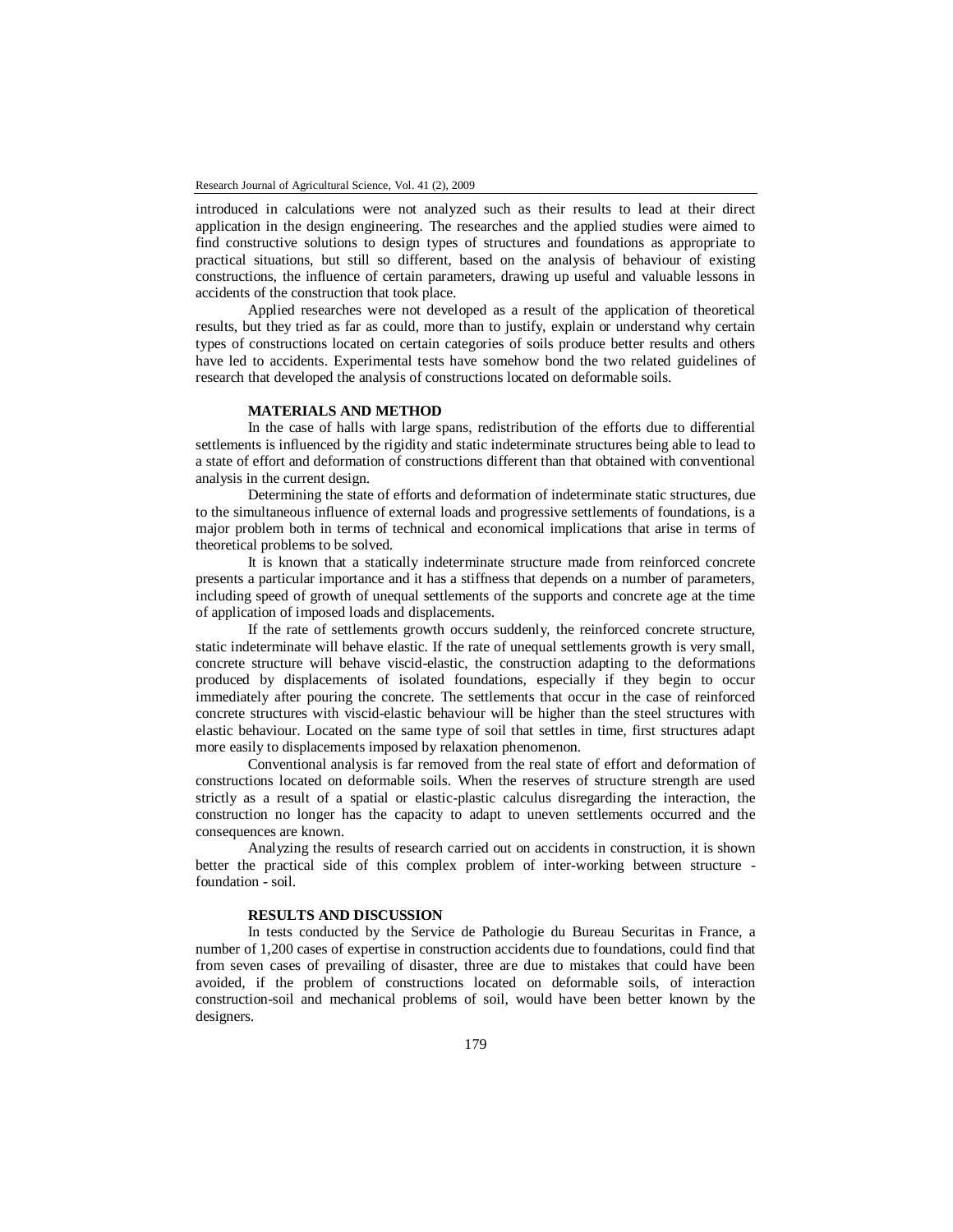Noted that 4/10 of the total number of accidents due to the following causes:

 $\blacktriangleright$  the non-uniformity of the soil in the area of contact between foundation and foundation soil, having as a result unequal settlements, particularly dangerous for static indeterminate structures, with the average stiffness and isolated foundations, or not allowed inclinations of rigid constructions, resulting in their removal from service;

heterogeneous foundations and structures encountered in a number of important works, where parts of different construction are founded on different depths to which the land has modified physical and mechanical characteristics.

These types of works that have a double heterogeneity, that of soil and foundation solution, have led most often to serious and frequent accidents in construction works. For example in Figure 1 and 2, there is presented a Gymnasium in France, of 35.00 x 54.00 m, which cost about 100 million francs, and that collapsed in 1956. Produced accident showed how dangerous it is to build on a soil of rubbish, even old, works with various types of foundations, at different depths, without taking the elementary precaution dissociated their joints by marking;



Figure 1. Sport center in France. View plan

Tribunes made of reinforced concrete were placed on 3 sides of the gym. On the 4th side was provided a large stage. Construction was covered by a metal roof framing consisting of 6 arcs of 54.00 m spans, placed at 7.00 m away from each other and articulated at base. Stratification soil on which the construction is located is shown in figure 4.6. The foundation was made from s drilled up to the layers of sand and gravel, with a precarious stability due to the presence of a layer of soft shale, located below.

Tribunes and stage, however, on economy considerations, have been founded on soles, at level - 1.13 m, meaning in a stuffing layer, two years old that suffered settlements of 35 cm. All these considerations, led to led to the degradation and separation of the facade elements and the significant degradation of the walls of this area and thus at the removal from service of the gym.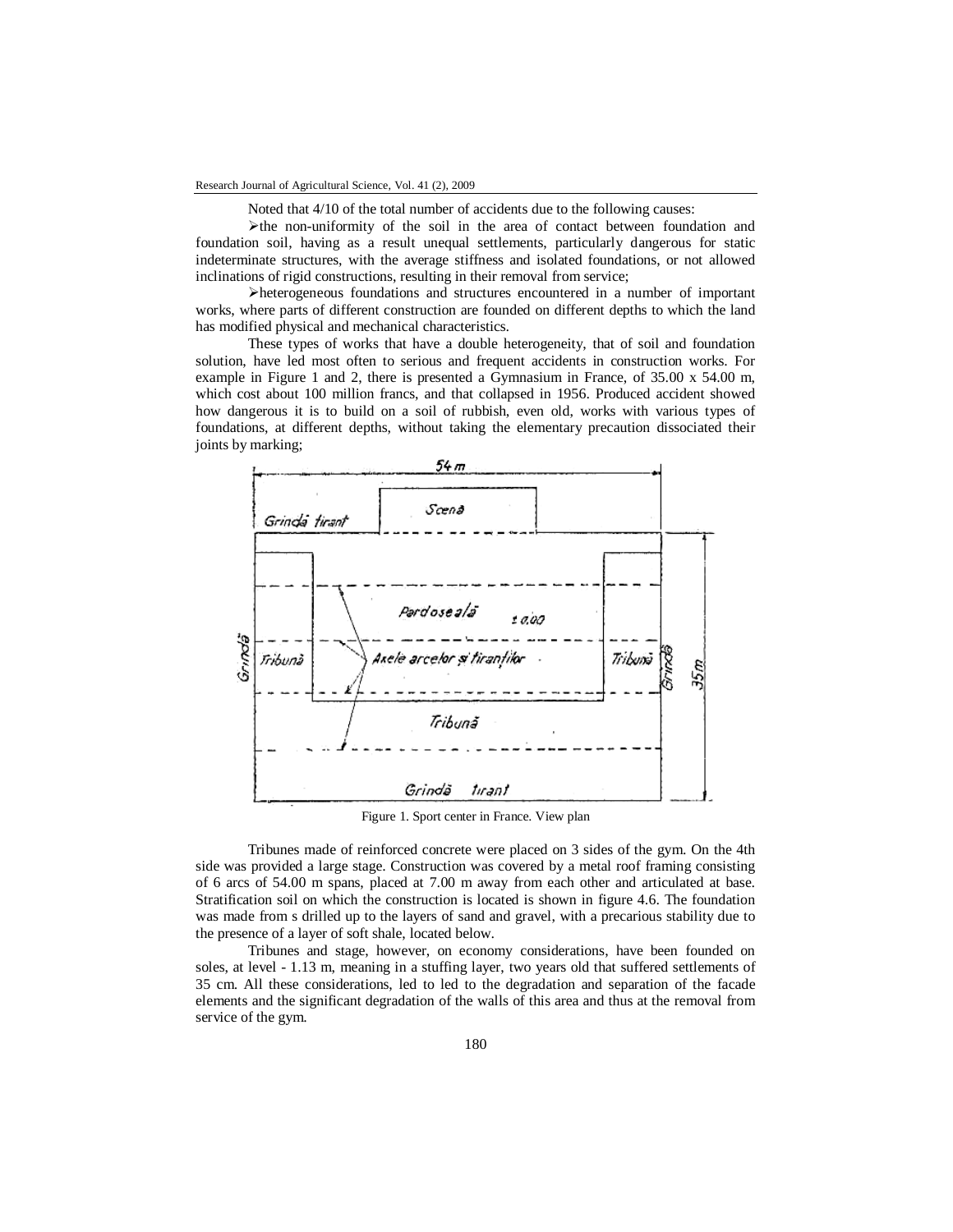

Figure 2. Sport Centre: a - cross section through the construction; b - section A-A



Figure 3: Grain storehouse: a cross-section through the storehouse, b-section AA, c-soil stratification

Another example is the accident occurred in 1961 in France of a building used as warehouse-store fertilizers (figure 3), at which the consolidation works value was 50 million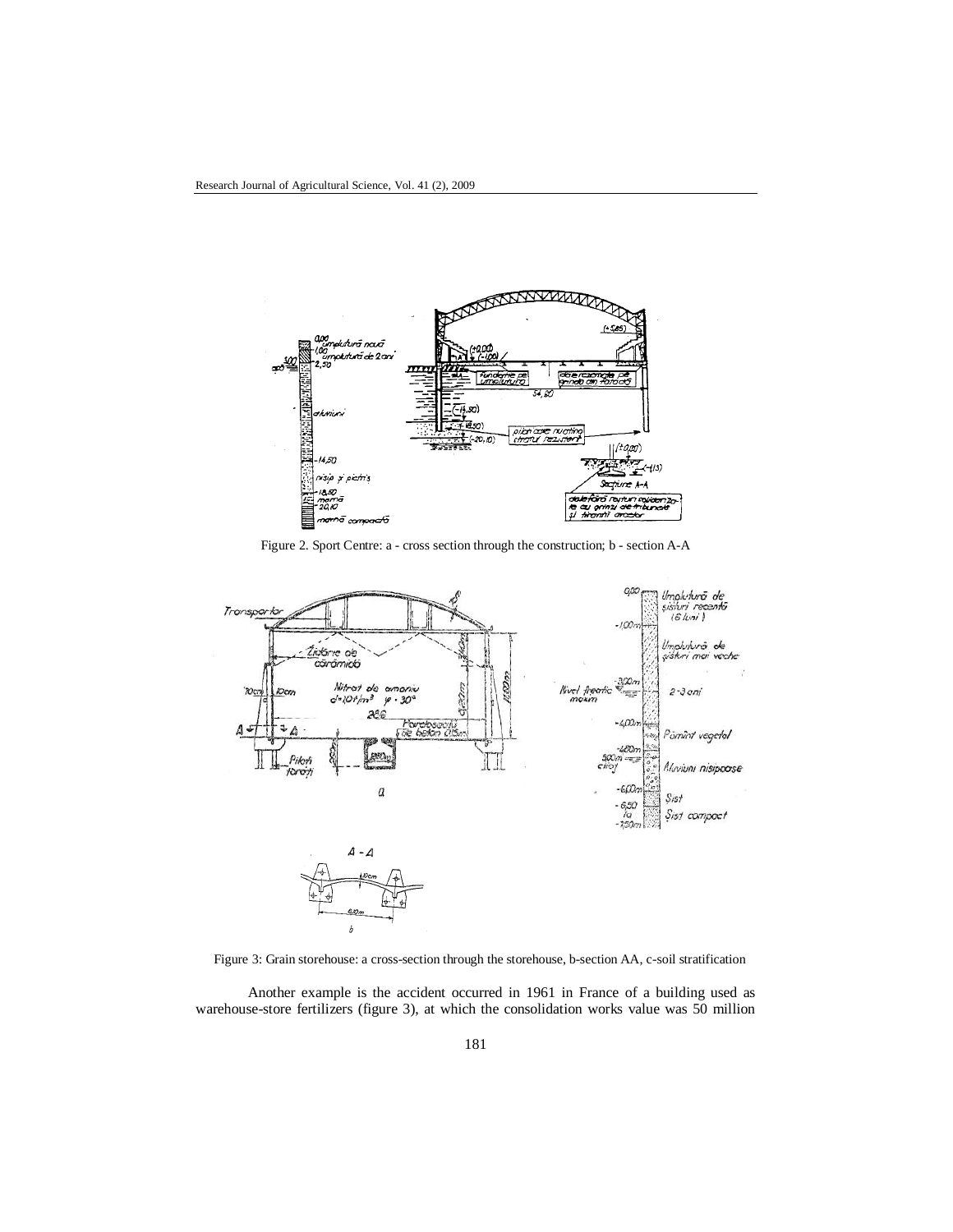francs. The deposit has a span of 30.00 m and is covered by a thin surface ribbed reinforced concrete. Inside, the warehouse has a concrete floor of 15.00 cm thickness; placed on a padding layer of 4.00 m thick, situated over a layer of vegetation soil (see stratification in figure 3 c). Construction foundation is conducted on drilled s embedded in the layer of slate, as detailed in figure 3 a, b.

In short time when the first available fertilizers were stored, the front wall was leaning inwards. Deformed building scheme is shown in figure 4.



Figure 4. Grain storehouse after accident

Among the causes that brought the building in this state, remember that ammonium nitrate being hygroscopic is increasing a lot in weight, transmitted directly to the filling layer. Thus, the developed pressures involved through negative friction, an increase of the efforts on the inner s. The foundations of counter forts have been calculated assuming that the fertilizers exert on piles the maximum thrusting. All these causes produced the breaking of inner s, which resulted in damage to the construction, as shown in Figure 4.

 $\triangleright$  construction of a new construction alongside an old one, the effects of foundation soil settlements under the action of the new construction through interaction can produce cracks and disorders in the old construction. The old faith that in designing the providing of a simple foundation joint and the assurance of a pressure lower than the admissible solve this problem, led to a great number of accidents (1/10);

 $\triangleright$  construction on compressible foundation soils or on soils that modify in time their physical and mechanical characteristics, being unable to adapt to uneven settlements even if they were dimensioned at equal pressure.

For instance it was found that a workshop of 120.00 m x 120.00 m dimensions, having foundations of 4.00  $m^2$  located from 15.00 m to 15.00 m, was settled less than a tower of 9 floors with a supporting area of 20.00 m x 20.00 m and the settlements of a flexible mat foundation of  $150.00 \text{ m}^2$  were much higher than the previous settlements for the same computed pressure.

Also, it was found that the adoption of deep foundations, with particularly high cost of erection, for constructions located on deformable soils, does not always provide, as it is believed, the necessary safety. Adopting surface foundations more economical is possible if the interaction of structure-foundation-soil is sufficiently known, and mechanical properties of the foundation soil are determined adequately, in this case it can be chosen the type of foundation and structure appropriate to the soil on which the construction is located, taking care to take necessary constructive measures.